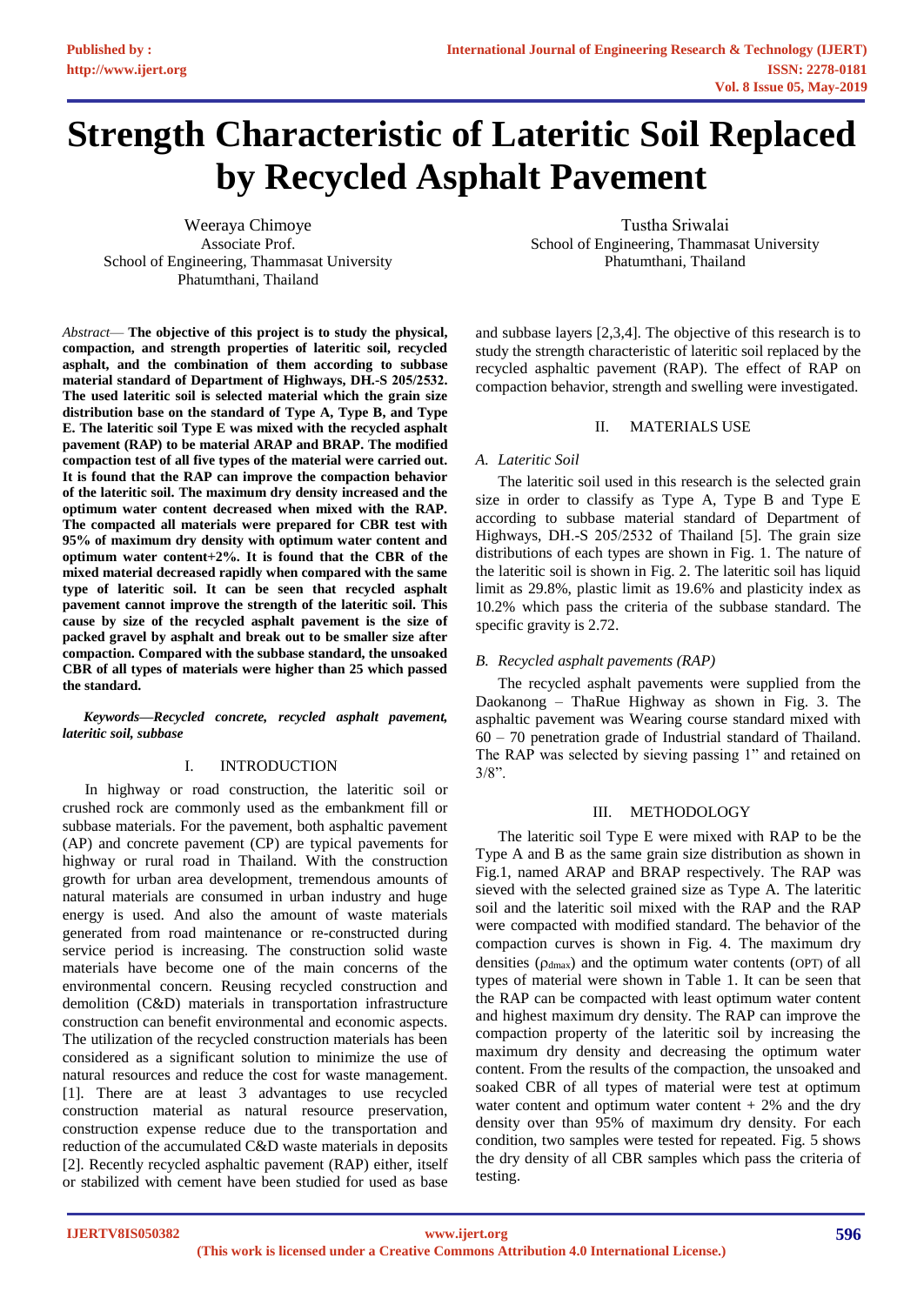

Fig. 1 Grain size of selected soil Type A, B and E.



Fig. 2 The natural lateritic soil.



Fig. 3 The recycled asphalt pavement.



Fig. 4 Compaction curve of lateritic soil mixed with RAP

TABLE I. MAXIMUM DRY DENSITY AND OPTIMUM WATER **CONTENT** 

| Type        | Soil<br>condition        | $\rho_{\text{dmax}}$<br>$g/cm^3$ | <b>OPT</b><br>$\frac{0}{0}$ |
|-------------|--------------------------|----------------------------------|-----------------------------|
| Type A      | Lateritic soil           | 1.956                            | 9.6                         |
| Type B      | Lateritic soil           | 1.940                            | 10.2                        |
| Type E      | Lateritic soil           | 1.894                            | 12.0                        |
| <b>ARAP</b> | Type $E +$<br><b>RAP</b> | 2.044                            | 7.9                         |
| <b>BRAP</b> | Type $E +$<br><b>RAP</b> | 1.996                            | 9.8                         |
| <b>RAP</b>  | <b>RAP</b>               | 2.092                            | 6.9                         |



Fig. 5 Dry density of all CBR samples.

#### IV. RESULTS

#### *A. Compaction tests*

Fig. 6 shows the maximum dry density of all types of material. It is found that the maximum dry densities of the lateritic soil increased when mixed with recycled asphalt pavement. For the optimum water content, it is found that the optimum water content decreased when mixed with recycled asphalt as shown in Fig. 7. It means the recycled asphalt pavement can improve the compaction behavior of the lateritic soil.



Fig. 6 Maximum dry density with type of material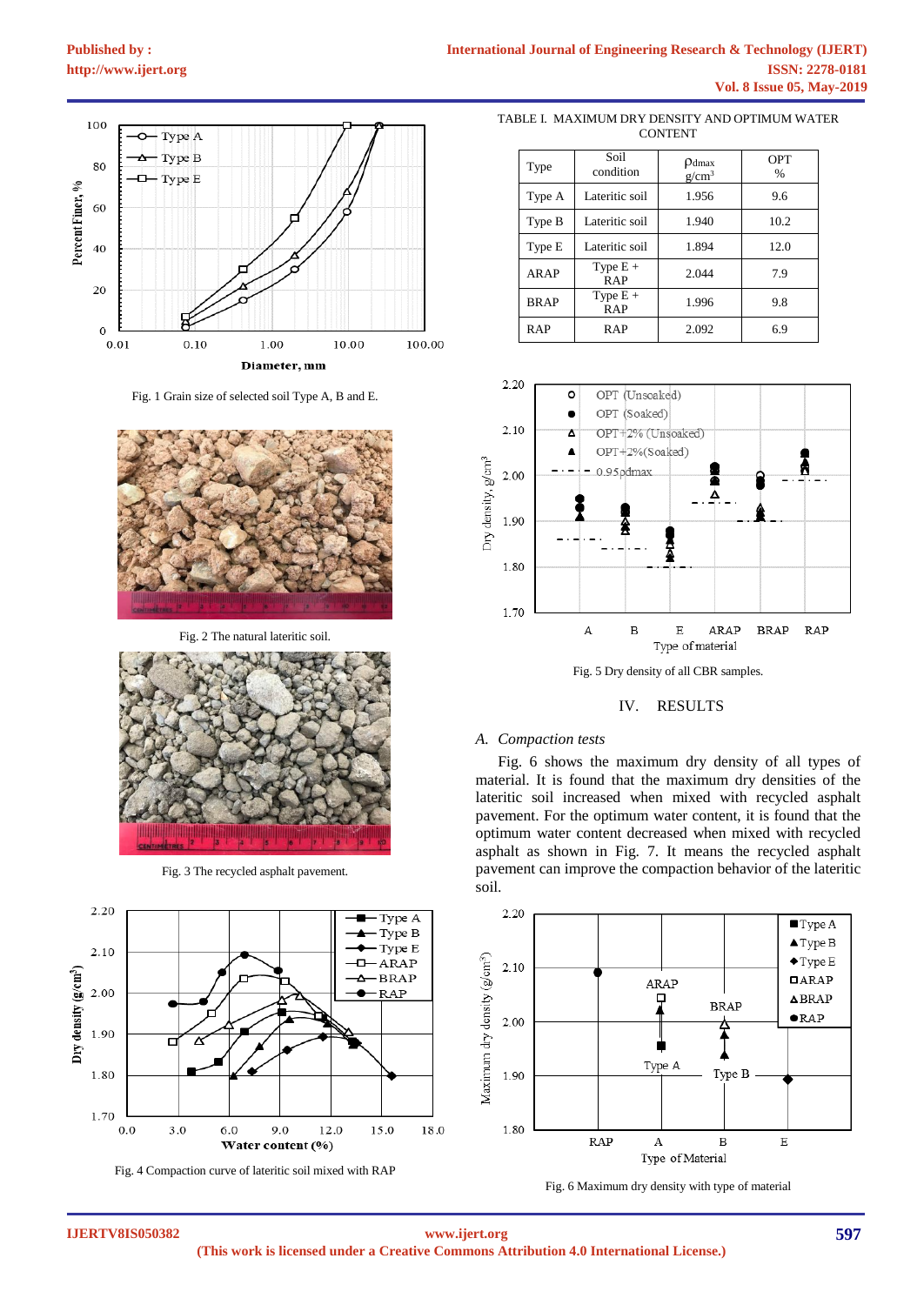

Fig. 7 Optimum water content with type of material

#### *B. CBR*

Fig. 8 and 9 shows the typical stress-penetration relationship from the CBR test of Type A and ARAP, respectively. It can be seen that the stress-penetration curve of the lateritic soil mixed with RAP is flatter than that of lateritic soil. This means that the RAP does not improve the strength of the lateritic soil. Table 2 shows the value of CBR of all types of the material.



Fig. 8 Stress-penetration from CBR test of Type A



Fig. 9 Stress-penetration from CBR test of ARAP

TABLE II. CBR VALUE OF ALL MATERIAL

| Type        | Condition           | <b>CBR</b> |           |
|-------------|---------------------|------------|-----------|
|             |                     | <b>OPT</b> | $OPT+2\%$ |
| Type A      | Unsoaked 1          | 62.58      | 26.55     |
|             | Unsoaked 2          | 79.65      | 22.76     |
|             | Soaked 1            | 51.20      | 16.12     |
|             | Soaked <sub>2</sub> | 60.69      | 18.96     |
| Type B      | Unsoaked 1          | 66.38      | 27.50     |
|             | Unsoaked 2          | 60.69      | 29.40     |
|             | Soaked 1            | 45.51      | 19.91     |
|             | Soaked 2            | 53.10      | 22.76     |
|             | Unsoaked 1          | 49.31      | 18.96     |
|             | Unsoaked 2          | 53.10      | 15.17     |
| Type E      | Soaked 1            | 32.24      | 7.11      |
|             | Soaked <sub>2</sub> | 30.34      | 7.68      |
|             | Unsoaked 1          | 45.51      | 17.07     |
|             | Unsoaked 2          | 29.40      | 8.53      |
| <b>ARAP</b> | Soaked 1            | 24.65      | 10.62     |
|             | Soaked <sub>2</sub> | 28.45      | 8.72      |
|             | Unsoaked 1          | 26.55      | 8.53      |
|             | Unsoaked 2          | 28.45      | 7.78      |
| <b>BRAP</b> | Soaked 1            | 21.81      | 6.16      |
|             | Soaked <sub>2</sub> | 21.81      | 4.74      |
| <b>RAP</b>  | Unsoaked 1          | 29.40      | 22.76     |
|             | Unsoaked 2          | 37.93      | 32.24     |
|             | Soaked 1            | 22.76      | 30.34     |
|             | Soaked <sub>2</sub> | 30.34      | 26.55     |

From the CBR results it can be seen that when mixed the RAP with the lateritic soil, both to be ARAP or BRAP, the CBR decreased that means the RAP did not improve the strength of lateritic soil [2]. This cause by the grain size of the RAP is packed due to the asphalt at the initial and it is broken after compacted as shown in Fig. 10. The grain size distribution of the ARAP and BRAP after CBR test has more fine grain especially the percent finer of 3/8" increases rapidly from the grain size before test. When the asphalt was removed from the RAP, it is found that the percent asphalt was about 20% and the grain size of RAP is in the range of 12.5 mm for pavement standard which means the actual size of particle is less than 12.5mm. The CBR of OPT+2% of all conditions decreased rapidly compared with that of OPT except for RAP case. Since the RAP has a little fine particle and no plasticity so when compact with the high water content, the water came out as the surface of the sample as shown in Fig. 11. Compared with the subbase and base material standard of Department of Highways, the CBR of the all conditions did not pass the base material standard. For the unsoaked sample, in case of optimum water content of all conditions, the CBRs